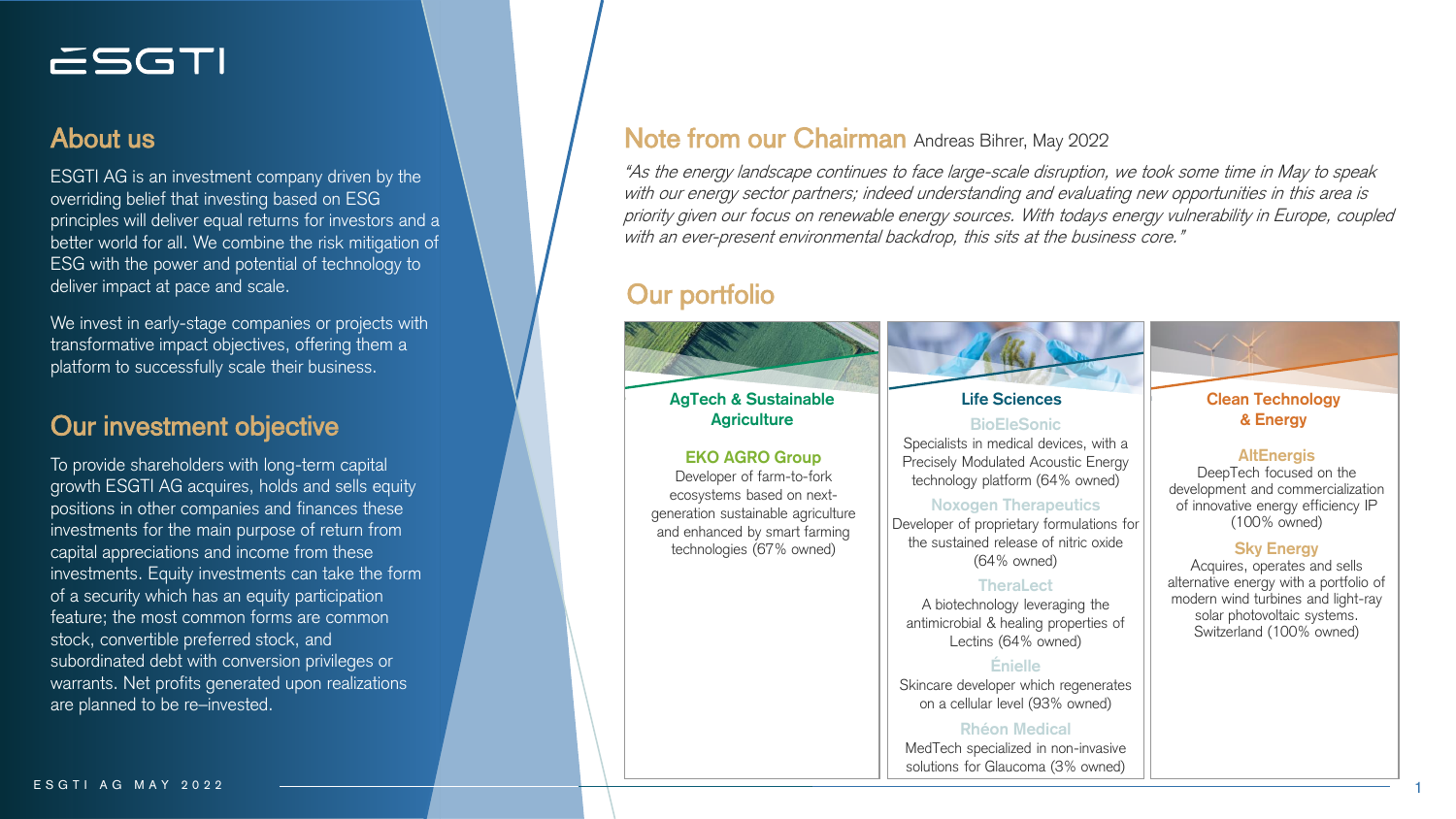## Impact and ESG investment strategy WAMMAN AND MANUSIAL UN Sustainable Development Goals

We invest in companies that create impactful solutions to improve health of people, increase food security and protect the environment through cleaner and more efficient energy solutions.

As such, the investment committee and portfolio management uphold measurable and material ESG and impact objectives with transparency a the core. Our goal is to actively engage our portfolio companies on material financial and ESG issues and seek to influence our investees to improve their ESG performance; hence creating shared value. We believe that using ESG integration and impact metrics in our investment strategy will lead to enhanced risk-adjusted returns in the long run.

| <b>ESG Ratings</b>   | <b>ESGTI 2020</b> | <b>ESGTI 2021</b> | <b>Benchmark</b> |
|----------------------|-------------------|-------------------|------------------|
| Environmental Impact | B(0.55)           | B(0.54)           | $C+(0.42)$       |
| Social Impact        | B(0.62)           | $A - (0.69)$      | $B - (0.46)$     |
| Overall Impact       | $B - (0.45)$      | $B - (0.48)$      | $C + (0.43)$     |

All results obtained from the independent ESG rating agency, Inrate.

The breadth of our portfolio allows us to address multiple SDGs with predominant focus on four:



#### Good health and well-being

Our life science pillar facilitates acceleration and affordability of life-changing medical devices and treatments.



#### Industry, Innovation, Infrastructure

We embed technology across our portfolio from more sustainable smart farming practices to more efficient renewable energy production systems.



### Affordable and clean energy

We invest in renewable energy infrastructure and technological enablers of clean and efficient energy sources.

#### Responsible consumption and production

Embodied by The EKO AGRO Group, which exemplifies the intersection of sustainable agricultural methods with state-of-the-art technology.